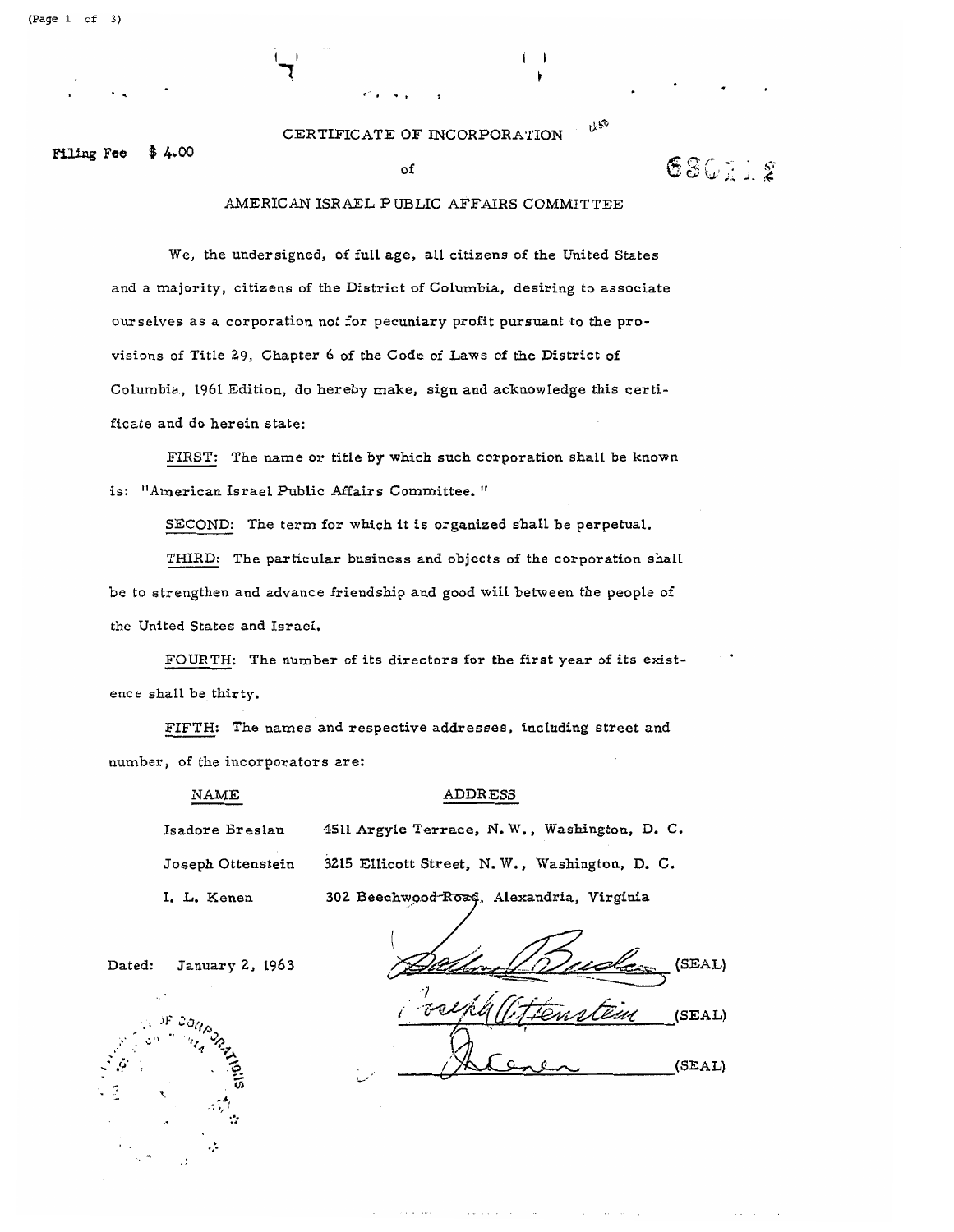DISTRICT OF COLUMBIA, SS:

I, Milici Grondin Horton , a Notary Public in and for the District of Columbia, do hereby certify that Isadore Breslau, party to a certain Certificate of Incorporation bearing date on the 2nd day of January, 1963, and hereto annexed, personally appeared before me in said District of Columbia, the said Isadore Breslau, being personally well known to me as the person who executed the said Certificate of Incorporation and acknowledged the same to be his act and deed.

Given under my hand and seal this  $\hat{x}$   $\hat{y}$  day of January, 1963.

Helen Grandin Harton My Commission expires their 31, 1967

#### DISTRICT OF COLUMBIA, SS:

I. Milia Varian Hocken, a Notary Public in and for the District of Columbia, do hereby certify that Joseph Ottenstein, party to a certain Certificate of Incorporation bearing date on the 2nd day of January, 1963, and hereto annexed, personally appeared before me in said District of Columbia, the said Joseph Ottenstein, being personally well known to me as the person who executed the said Certificate of Incorporation and acknowledged the same to be his act and deed.

Given under my hand and seal this  $\hat{\vec{X}}\mathcal{W}$  day of January, 1963.

Wiles Mirden Horien

Muz Commission explices May 31, 1967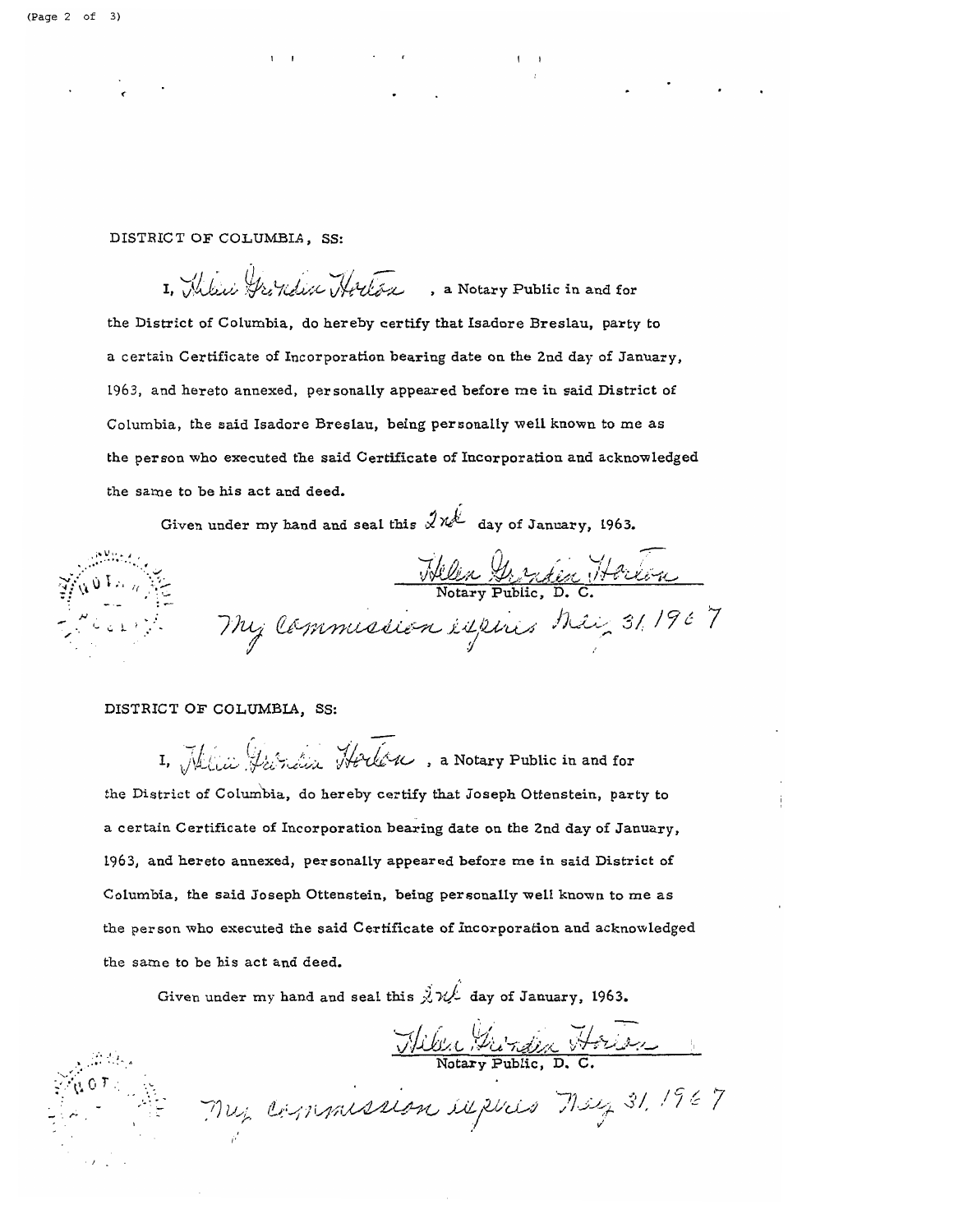## DISTRICT OF COLUMBIA, SS:

I, Milisu Grondin Horton , a Notary Public in and for the District of Columbia, do hereby certify that I. L. Kenen, party to a certain Certificate of Incorporation bearing date on the 2nd day of January, 1963, and hereto annexed, personally appeared before me in said District of Columbia, the said I. L. Kenen, being personally well known to me as the person who executed the said Certificate of Incorporation and acknowledged the same to be his act and deed.

Given under my hand and seal this  $2nd$  day of January, 1963.

Wellen Grondin Hockon

• J

 $\begin{array}{ccc} \text{Notary Public, D. C.} \\ \hline \end{array}$  $\mathcal{L} \subseteq \mathbb{R}^{|\mathcal{L}|}$